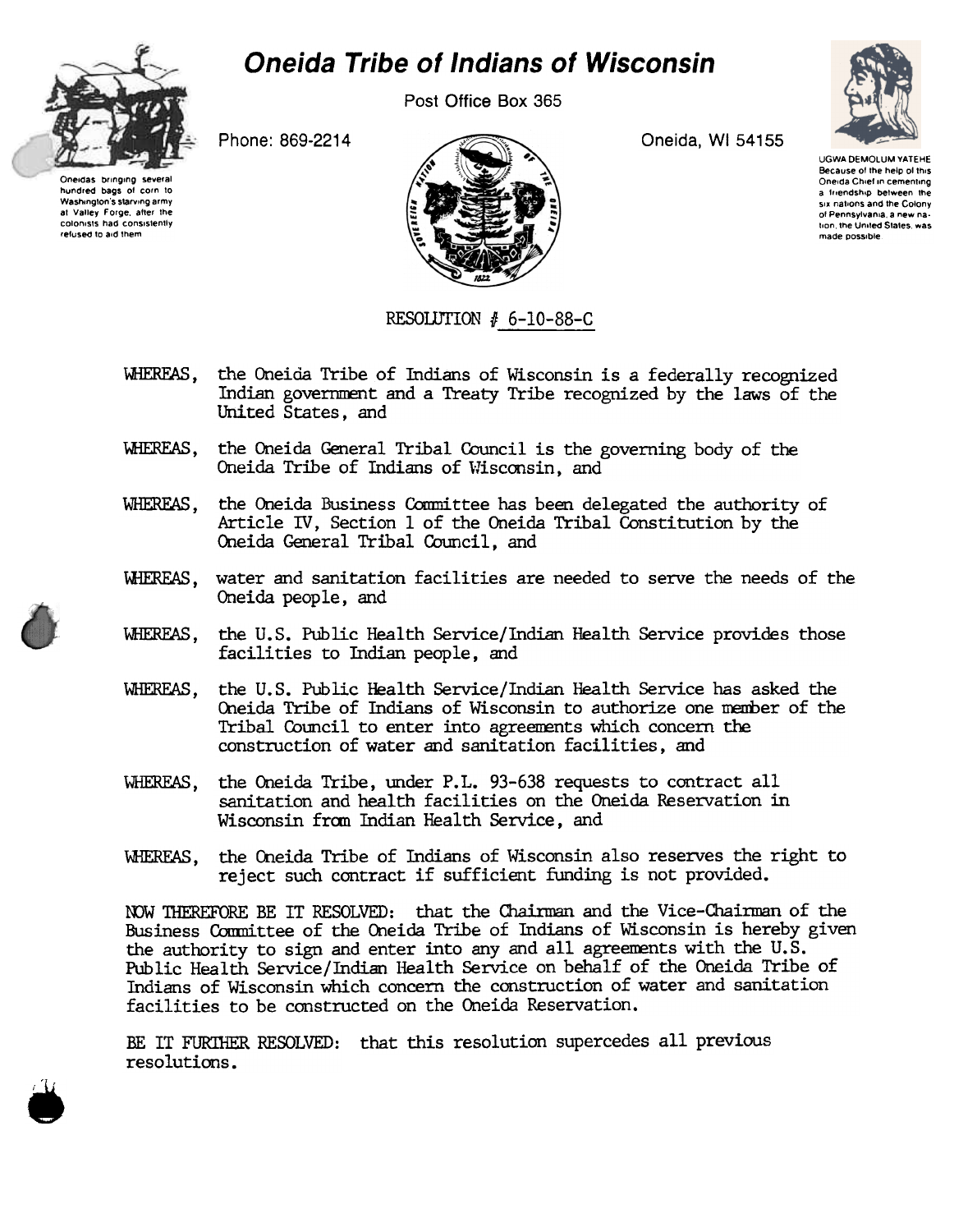RESOLUTION  $#6-10-88-C$ PAGE 2

## $\underline{C} \underline{E} \underline{R} \underline{T} \underline{T} \underline{F} \underline{T} \underline{C} \underline{A} \underline{T} \underline{T} \underline{O} \underline{N}$

I, the undersigned, as Secretary of the Oneida Business Committee, hereby certify that the Oneida Business Committee is composed of 9 members, of whom 5 members constitutes a quorum. 6 members were present at a meeting duly called, noticed and held on the 10th day of June 1988; that the foregoing resolution was duly adopted at such meeting by a vote of 5 members for;  $\underline{0}$  members against,  $\underline{0}$  members not voting; and that said resolution has not been rescinded or amended in any way.

'Uu

Amelia Cornelius, Tribal Secretary Oneida Tribe of Indians of Wisconsin